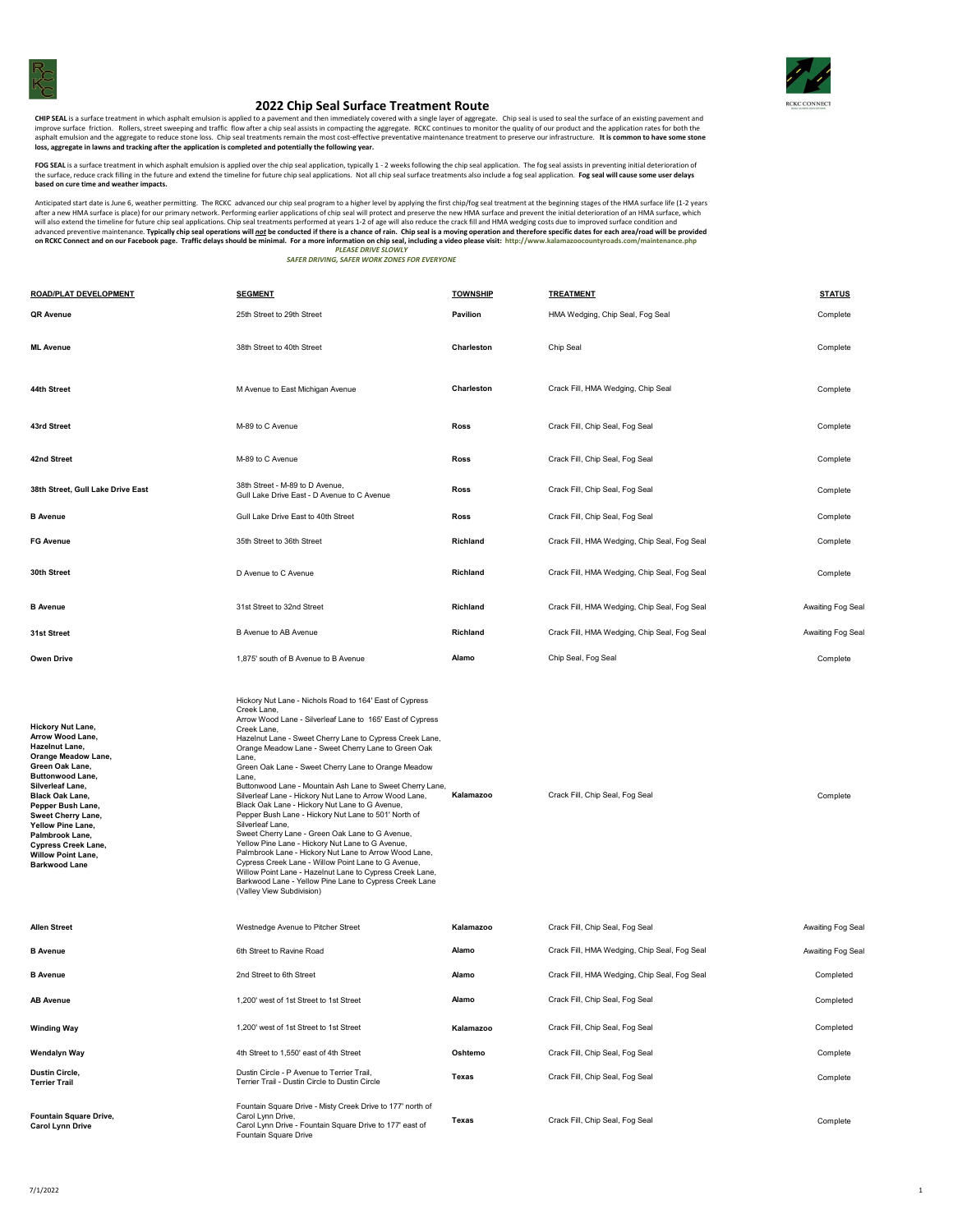| ROAD/PLAT DEVELOPMENT                                                                                                                                  | <b>SEGMENT</b>                                                                                                                                                                                                                                                                                                                                                                                                  | <b>TOWNSHIP</b>             | <b>TREATMENT</b>                                    | <b>STATUS</b>    |
|--------------------------------------------------------------------------------------------------------------------------------------------------------|-----------------------------------------------------------------------------------------------------------------------------------------------------------------------------------------------------------------------------------------------------------------------------------------------------------------------------------------------------------------------------------------------------------------|-----------------------------|-----------------------------------------------------|------------------|
| S Avenue                                                                                                                                               | 8th Street to 12th Street                                                                                                                                                                                                                                                                                                                                                                                       | Texas                       | Crack Fill, Chip Seal, Fog Seal                     | Complete         |
| 2nd Street                                                                                                                                             | Z Avenue to W Avenue                                                                                                                                                                                                                                                                                                                                                                                            | <b>Prairie Ronde</b>        | HMA Wedging, Chip Seal, Fog Seal                    | Complete         |
| Deer Run Road,<br>Sunshine Avenue,<br><b>Indian Valley Street,</b><br><b>Grazenview Street,</b><br><b>Farmstone Street,</b><br><b>Branchton Street</b> | Deer Run Road - Branchton Street to Prairie Ronde Street,<br>Sunshine Avenue - Branchton Street to Indian Valley Street,<br>Indian Valley Street - 396' south of Sunshine Avenue to 1,017'<br>north of Deer Run Road,<br>Grazenview Street - Sunshine Avenue to Deer Run Road,<br>Farmstone Street - Sunshine Avenue to Deer Run Road,<br>Branchton Street - 209' west of Sunshine Avenue to Sunshine<br>Avenue | <b>Prairie Ronde</b>        | Crack Fill, Chip Seal, Fog Seal                     | Awaiting Fog Sea |
| 4th Street                                                                                                                                             | XY Avenue to W Avenue                                                                                                                                                                                                                                                                                                                                                                                           | <b>Prairie Ronde</b>        | Crack Fill, HMA Wedging, Chip Seal                  | Complete         |
| V Avenue                                                                                                                                               | Portage Road to 4,013' east of Portage Road                                                                                                                                                                                                                                                                                                                                                                     | Schoolcraft                 | Crack Fill, Chip Seal, Fog Seal                     | Complete         |
| <b>Oakland Drive</b>                                                                                                                                   | VW Avenue to U Avenue                                                                                                                                                                                                                                                                                                                                                                                           | Schoolcraft                 | Crack Fill, HMA Wedging, Chip Seal, Fog Seal        | Complete         |
| 15th Street                                                                                                                                            | 2,725' south of YZ Avenue to YZ Avenue                                                                                                                                                                                                                                                                                                                                                                          | Schoolcraft                 | Chip Seal, Fog Seal                                 | Complete         |
| <b>S</b> Avenue                                                                                                                                        | 29th Street to 34th Street                                                                                                                                                                                                                                                                                                                                                                                      | Pavilion                    | Chip Seal, Fog Seal                                 | Complete         |
| 28th Street                                                                                                                                            | V Avenue to UV Avenue                                                                                                                                                                                                                                                                                                                                                                                           | <b>Brady</b>                | Crack Fill, HMA Wedging, Chip Seal                  | Complete         |
| R Avenue                                                                                                                                               | 35th Street to 5.280' east of 46th Street                                                                                                                                                                                                                                                                                                                                                                       | Climax                      | Chip Seal, Fog Seal                                 |                  |
| <b>RS Avenue</b>                                                                                                                                       | 1,195' east of 41st Street to 43rd Street                                                                                                                                                                                                                                                                                                                                                                       | Climax                      | Crack Fill, HMA Wedging, Double Chip Seal, Fog Seal |                  |
| QR Avenue                                                                                                                                              | 35th Street to 36th Street                                                                                                                                                                                                                                                                                                                                                                                      | Pavilion                    | Crack Fill, HMA Wedging, Chip Seal                  |                  |
| 43rd Street                                                                                                                                            | Q Avenue to P Avenue                                                                                                                                                                                                                                                                                                                                                                                            | Climax                      | Crack Fill, HMA Wedging, Chip Seal                  |                  |
| XY Avenue                                                                                                                                              | 32rd Street to 4,140' east of 33rd Street                                                                                                                                                                                                                                                                                                                                                                       | <b>Brady</b>                | Crack Fill, HMA Wedging, Chip Seal                  |                  |
| V Avenue                                                                                                                                               | 42nd Street to 44th Street                                                                                                                                                                                                                                                                                                                                                                                      | Wakeshma                    | Gravel, Pulverize, Double Chip Seal, Fog Seal       |                  |
| <b>East Maple Street,</b><br><b>West Maple Street</b>                                                                                                  | East Maple Street - North Main Street to 2,700' east of North<br>Main Street,<br>West Maple Street - 2,700' west of South Main Street to South<br>Main Street                                                                                                                                                                                                                                                   | <b>Village of Climax</b>    | Crack Fill, Chip Seal, Fog Seal                     |                  |
| On Avenue                                                                                                                                              | 3,850' west of 42nd Street to 42nd Street                                                                                                                                                                                                                                                                                                                                                                       | Climax                      | Crack Fill, HMA Wedging, Double Chip Seal, Fog Seal |                  |
| 28th Street                                                                                                                                            | S Avenue to PQ Avenue                                                                                                                                                                                                                                                                                                                                                                                           | Pavilion                    | Crack Fill, HMA Wedging, Chip Seal                  |                  |
| <b>North Boulevard Street,</b><br>V Avenue                                                                                                             | North Boulevard Street - West Prairie Street to V Avenue,<br>V Avenue - 1,300' west of 22nd Street to North Boulevard<br>Street                                                                                                                                                                                                                                                                                 | <b>Village of Vicksburg</b> | Crack Fill, Chip Seal, Fog Seal                     |                  |
| North Leja Drive                                                                                                                                       | VW Avenue to 1,000' north of VW Avenue                                                                                                                                                                                                                                                                                                                                                                          | <b>Village of Vicksburg</b> | Crack Fill, Chip Seal, Fog Seal                     |                  |
| South Leja Drive                                                                                                                                       | 800' south of VW Avenue to VW Avenue                                                                                                                                                                                                                                                                                                                                                                            | <b>Village of Vicksburg</b> | Crack Fill, Chip Seal, Fog Seal                     |                  |
| <b>Trillium Boulevard</b>                                                                                                                              | V Avenue to 1,300' north of V Avenue                                                                                                                                                                                                                                                                                                                                                                            | <b>Village of Vicksburg</b> | Crack Fill, Chip Seal, Fog Seal                     |                  |
| Gardenia Avenue                                                                                                                                        | Meadosweet Lane to Trillium Boulevard                                                                                                                                                                                                                                                                                                                                                                           | <b>Village of Vicksburg</b> | Crack Fill, Chip Seal, Fog Seal                     |                  |
| XY Avenue                                                                                                                                              | 32nd Street to 4,140' east of 33rd Street                                                                                                                                                                                                                                                                                                                                                                       | <b>Brady</b>                | Crack Fill, HMA Wedging, Chip Seal                  |                  |
| <b>Sprinkle Road</b>                                                                                                                                   | Milham Road to N Avenue                                                                                                                                                                                                                                                                                                                                                                                         | Portage                     | Chip Seal, Fog Seal                                 |                  |
| <b>Sprinkle Road</b>                                                                                                                                   | Centre Street to Milham Road                                                                                                                                                                                                                                                                                                                                                                                    | Portage                     | Chip Seal, Fog Seal                                 |                  |
| <b>Solon Street</b>                                                                                                                                    | 2,500' south of M-343 Street to M-343                                                                                                                                                                                                                                                                                                                                                                           | Kalamazoo                   | Chip Seal, Fog Seal                                 |                  |
| Woodward Avenue,<br>Amsterdam Street,<br><b>Westnedge Avenue</b>                                                                                       | Woodward Avenue - 857' south of Amsterdam Street to 525'<br>north of Amsterdam Street,<br>Amsterdam Street - Woodward Avenue to Westnedge<br>Avenue,<br>Westnedge Avenue - 1320' south of Amsterdam Street to 532'<br>north of Amsterdam Street (Celery Plat)                                                                                                                                                   | Kalamazoo                   | Crack Fill, Chip Seal, Fog Seal                     |                  |
| <b>Woodward Avenue</b>                                                                                                                                 | 800' south of Mosel Avenue to Mosel Avenue                                                                                                                                                                                                                                                                                                                                                                      | Kalamazoo                   | Crack Fill, Chip Seal, Fog Seal                     |                  |